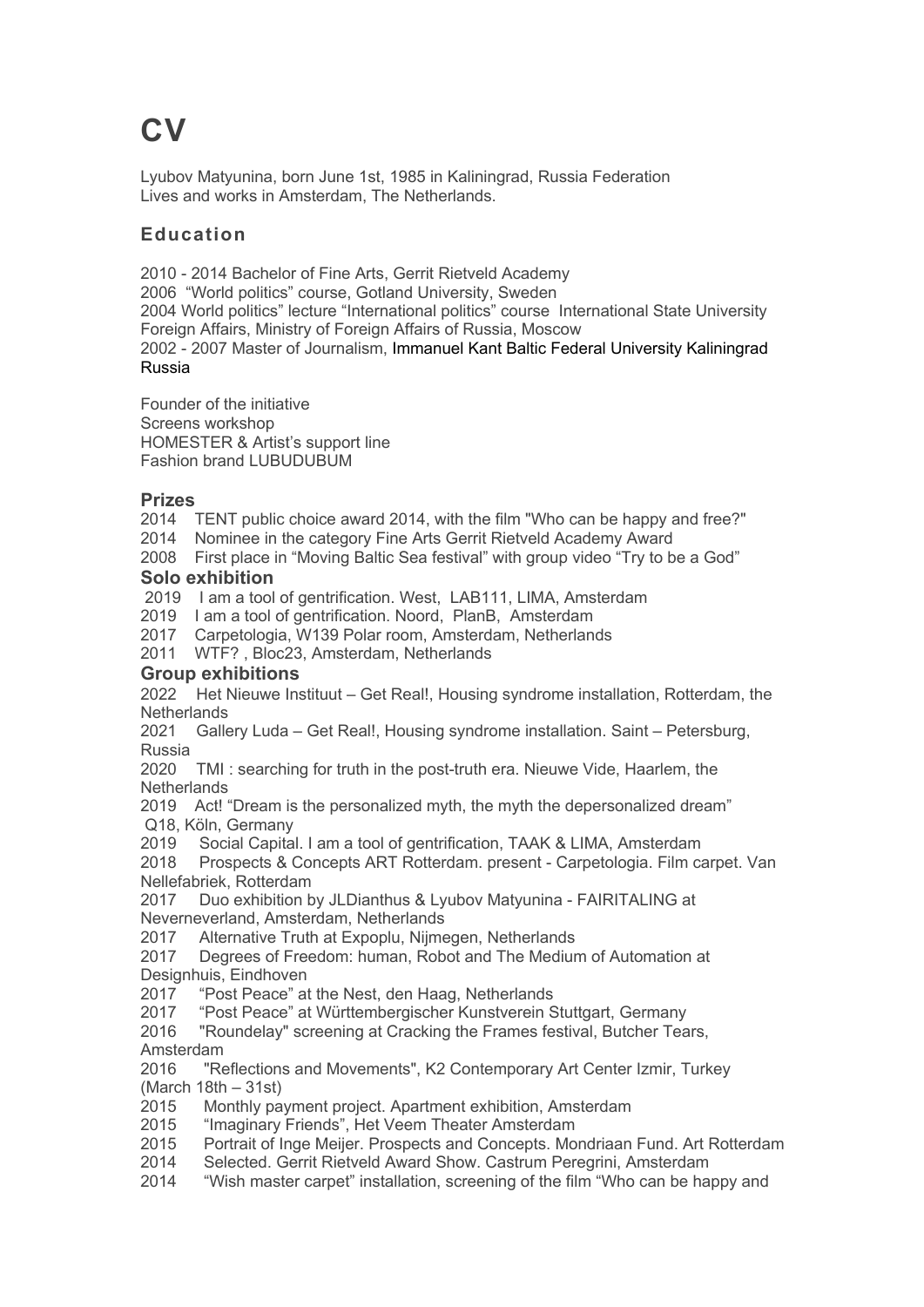free?" and performance – installation "Make peace carpet" at Komentatorki / Women Commentators, Warsaw

 Birch, 2013, Documentation of performance, 2 screen video installation, "No lands man" exhibition, Petersburg building, De Punt, Amsterdam

Documentary "One Look" was presented at 5th Moscow Biennale

of Contemporary Art, "Playing Nature" CCA Sokol

"Window to the Europe" at the Hermitage Amsterdam

 Installation. Don't wake me up for the end of the world, unless it has very good special effects. deSERVICEGARAGE. Amsterdam

 "White cube" UKROP group performance at Kunstvlaai "IN exactly this". Sint Nicolaas Lyceum, Amsterdam

"Static electricity" UKROP group exhibition. de Slang, Amsterdam

 "Game" performance at Holland Festival "Dancing with the alphabet". Frascati, Amsterdam

"Control" at the "Mixtape" screening at OT301, Amsterdam, Netherlands

Participation in the group exhibition at Open Atelier Jordaan, Amsterdam

Storage Space Exhibition #4, Heesterveld, Amsterdam

 "Limitation within Opportunity", UKROP group exhibition № 3, Hembrugstraat 11, Amsterdam, Netherlands

"Identity", Ukrop exhibition, Skalvija Cinema Center, Vilnius, Lithuania

"Kombinacje", Ukrop exhibition, Amsterdam, The Netherlands

"I am protesting", installation "Zombing", Kaliningrad, Russia

### **Film screenings**

### **"I am a tool of gentrification" (2018-2019)**

Wir arbeiten für Gentrifizierung ehrenamtlich, Werkhalle, Dortmund, Germany

CityLeaks Urban Art Festival in Cologne, Germany

 Empowerment Film Festival - De Stad In! Actie! Vondelbunker, Amsterdam, Netherlands.

- LAB111, LIMA, Amsterdam
- Vorioscoop 2.3
- 2019 4bit gallery
- Plan B Amsterdam
- AT5 Rietveld TV
- **"Post Fairy tale" (2016)**

part of the LIMA collection

#### **"Who can be happy and free?" (2014)**

- West Wednesdays, Amsterdam, Netherlands
- Kassel DocFest
- 32 Internationales Kurz Film Festival Hamburg
- KörberForum, Hamburg, Germany
- Message to Man, Saint-Petersburg, Russia
- SCREENS #2 SSBA Salon, Amsterdam
- Galeri Nasional Indonesia Jakarta
- 31 International Short Film Festival Hamburg
- Medienhaus Hannover
- European Media Art Festival Osnabruck
- International Film Festival Rotterdam
- Luksuz film festival, Krško, Slovenia
- KOROCHE film festival, Kaliningrad, Russia
- TENT Rotterdam

#### **"One look" (2013)**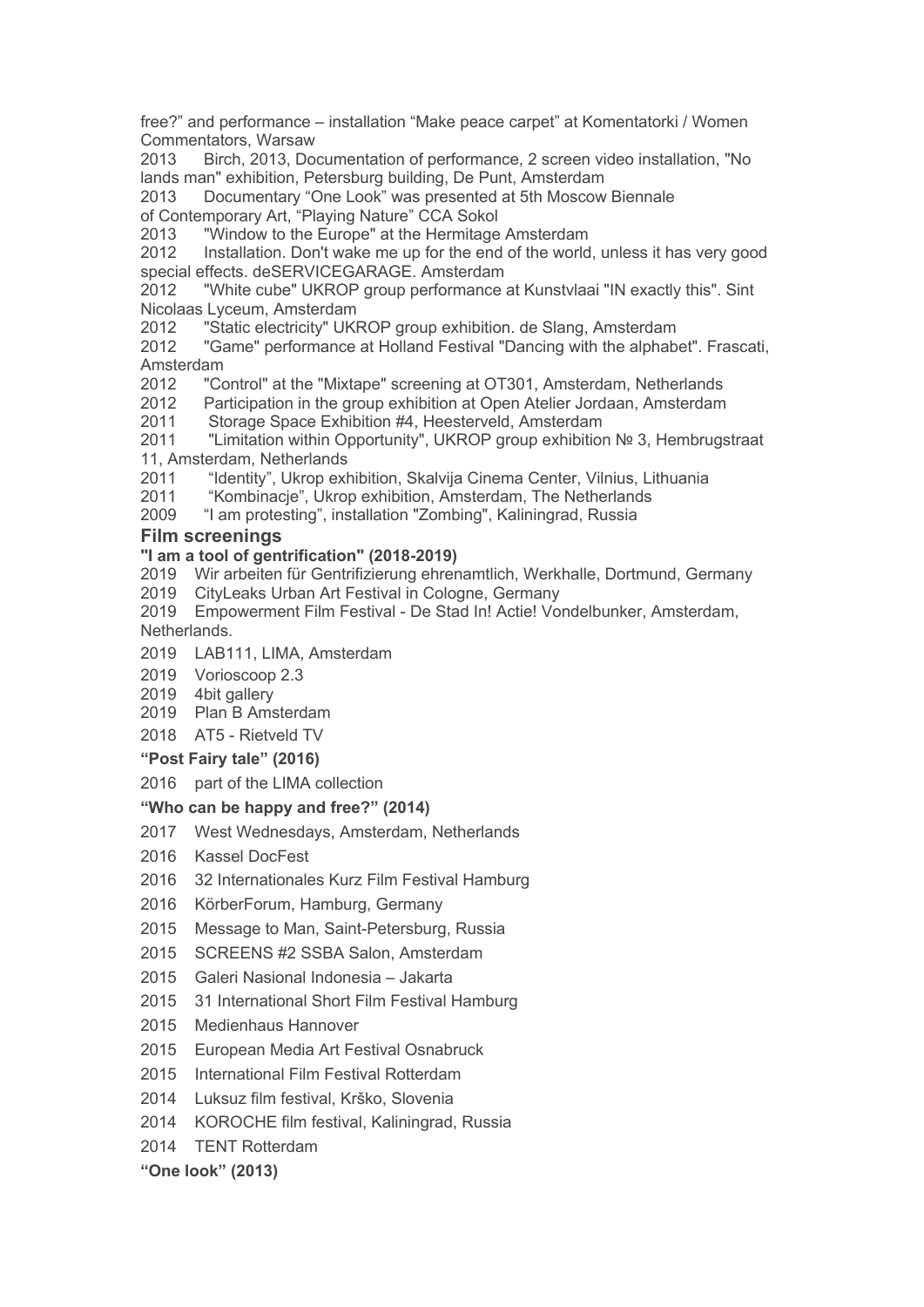2013 Special program of 5th Moscow Biennale of Contemporary Art, "Playing Nature" CCA Sokol

2013 Shortcutz Amsterdam. Canvas op 7e

## **"Hobson's choice" (2012)**

2012 "Welcome back, Putin!" Festival activist art in de Balie, Amsterdam, Netherlands **Grants**

2021 Mondriaan Fond Werkbijdrage Bewezen Talent

#### 2020 Mondriaan Fond Projectinvestering Kunstenaar en Bemiddelaar / "Tangled endless transitions"

2020 Wilhelmina E. Jansen Fonds supported Post Meta Neo Mythology

2020 BankGiroLoterij for Post Meta Neo Mythology

2020 AFK, Corona locket supported project "Post Meta Neo Mythology"

2019 Wilhelmina E.Jansen Fonds supported project "Portable homelands"

2018 Development Budget AFK

2018 Founds Kwadraat supported the production of the experimental documentary "I am a tool of gentrification. City Center"

2018 Dommering Foundation supported the production of the experimental documentary "I am a tool of gentrification. City Center"

2017 Wilhelmina E. Jansen Fonds supported post-production of "Carpetologia. Filmcarpet"

2017 Amsterdams Fonds voor de Kunst grant for the Fairytaling duo show

01/01/ 2017 - 31/12/2017 supported by Mondriaan Fond, Stipendium Emerging Artists. (Werkbijdrage Jong Talent)

2016 Wilhelmina E. Jansen Fonds supported post-production of "Post Fairy tale" **Facilitator & teacher**

2020 Gerrit Rietveld Academy – Circle of lectures & talk "The day after"

2019 Carpetologia workshop. Ateliers'89, Aruba

from 2012 until present:

UNICEF and the One Minutes Foundation (Sandberg Instituut) organized workshops all over the globe

to give youngsters between the ages of 12 - 21 a chance to create their own one-minute videos.

Countries visited, filmed and worked in between 2012 - 2019:

Maldives, Myanmar, The Netherlands, Azerbaijan, Ukraine, Moldova, Uzbekistan, Kyrgyzstan, Kosovo & etc.

2012 & 2014 & 2015 November – One Minutess Jr + IDFA master class, Amsterdam

# **Curatorial work**

2012 "Static electricity" UKROP group exhibition. de Slang, Amsterdam

2010 "Synthesis", noise festival, at Ukrop art- territory Kaliningrad, Russia

2009 "Life" festival at Ukrop art- territory Kaliningrad, Russia

2009 Minimal art festival at Ukrop art- territory Kaliningrad, Russia

2009 "Amber Chamber" art & music festival, Ukrop art- territory Kaliningrad, Russia

2009 "World day of cotton wool", CS Alternative, Kaliningrad, Russia

2009 "I am protesting", CS Alternative, Kaliningrad, Russia

# **Residency**

2022 Artwell, Amsterdam

- 2019 Studio Kura Japan
- 2019 Ateliers'89 Aruba

2018 Nida Art Colony/ work retreat

2017-2018 Cassis Art Residency

# **Commissioned jobs**

- 2019 Into the Great Wide Open ART. Filming and editing.
- 2018 Into the Great Wide Open ART. Filming and editing.

2017 IFFR 2017 Impression. Filming and editing.